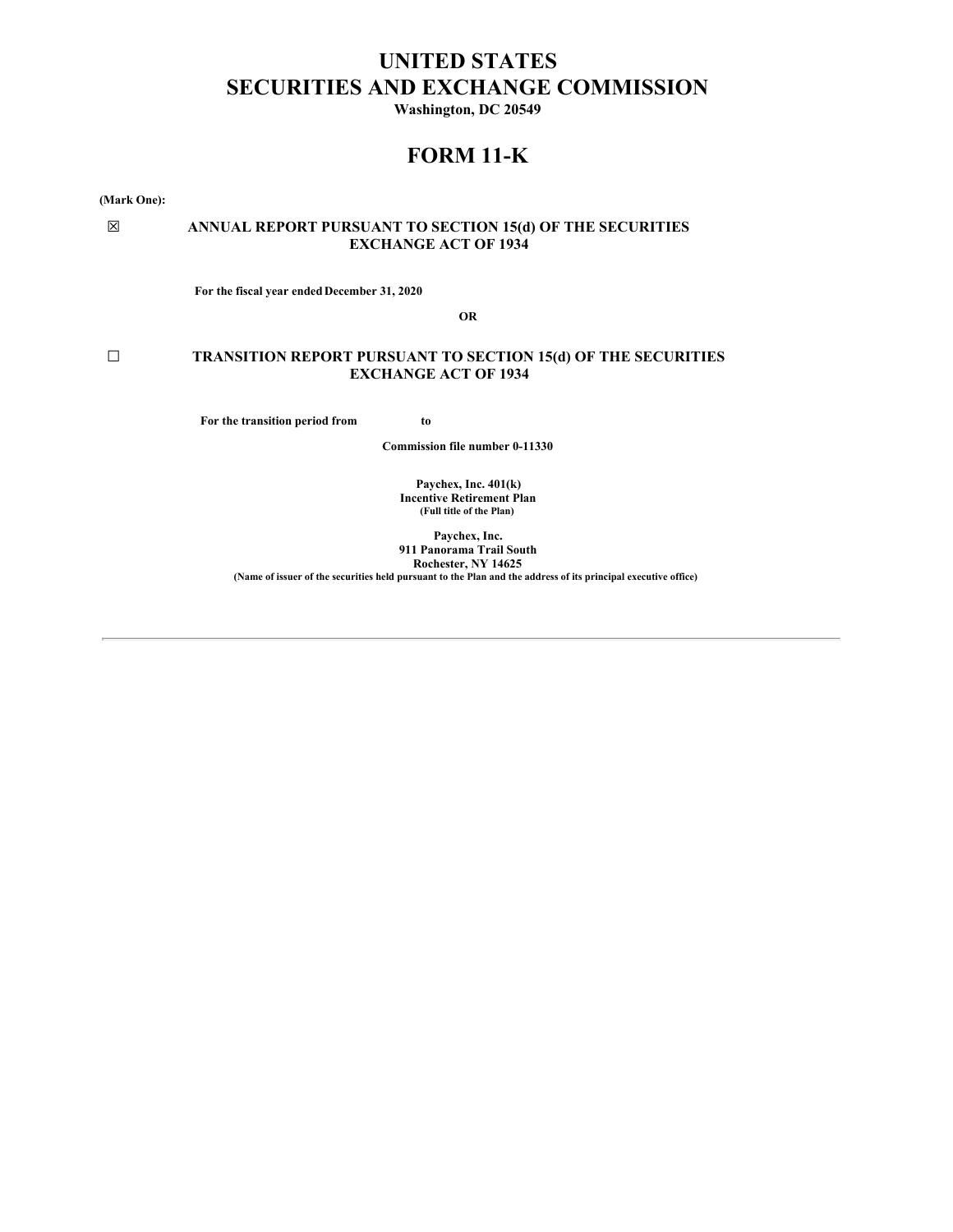# **Page No. [Signatures](#page-2-0)** 1

| <b>Financial Statements</b>                                                                              |    |
|----------------------------------------------------------------------------------------------------------|----|
| Report of Independent Registered Public Accounting Firm                                                  | 2  |
| Statements of Net Assets Available for Benefits as of December 31, 2020 and 2019                         | 3  |
| Statements of Changes in Net Assets Available for Benefits for the Years EndedDecember 31, 2020 and 2019 | 4  |
| <b>Notes to Financial Statements</b>                                                                     | 5  |
| <b>Supplemental Schedule</b>                                                                             |    |
| Schedule H, Line 4i – Schedule of Assets (Held at End of Year)                                           | 11 |
| Exhibit                                                                                                  |    |
| 23.1 – Consent of Independent Registered Public Accounting Firm for report dated June 8, 2021            |    |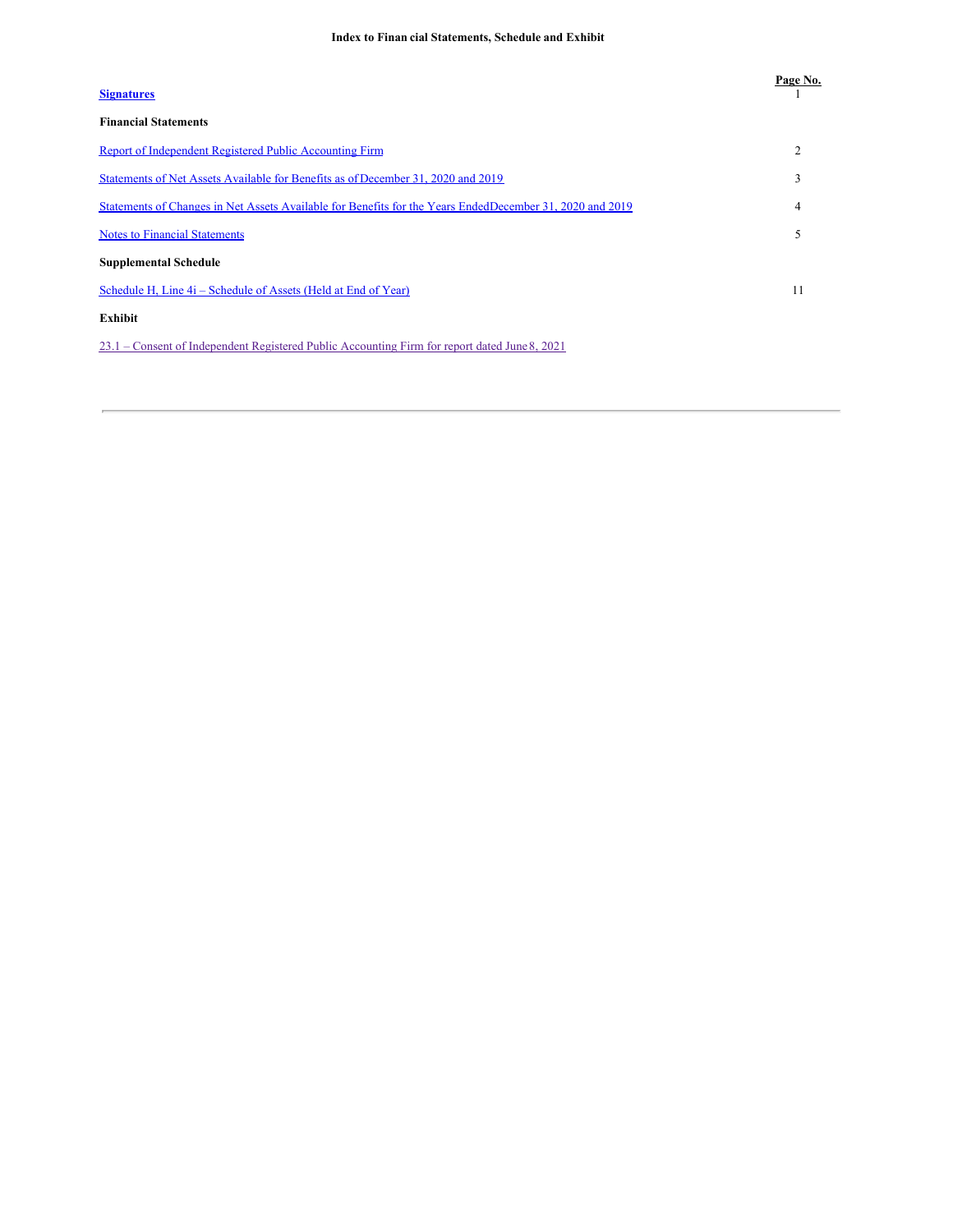## <span id="page-2-0"></span>**SIG NATURES**

*The Plan.* Pursuant to the requirements of the Securities Exchange Act of 1934, the Plan Committee has duly caused this annual report to be signed on its behalf by the undersigned hereunto duly authorized.

June 8, 2021:

# PAYCHEX, INC. 401(k) INCENTIVE RETIREMENT PLAN (Name of Plan)

/s/ Jacob W. Flaitz, Jr.

Jacob W. Flaitz, Jr. 401(k) Committee Member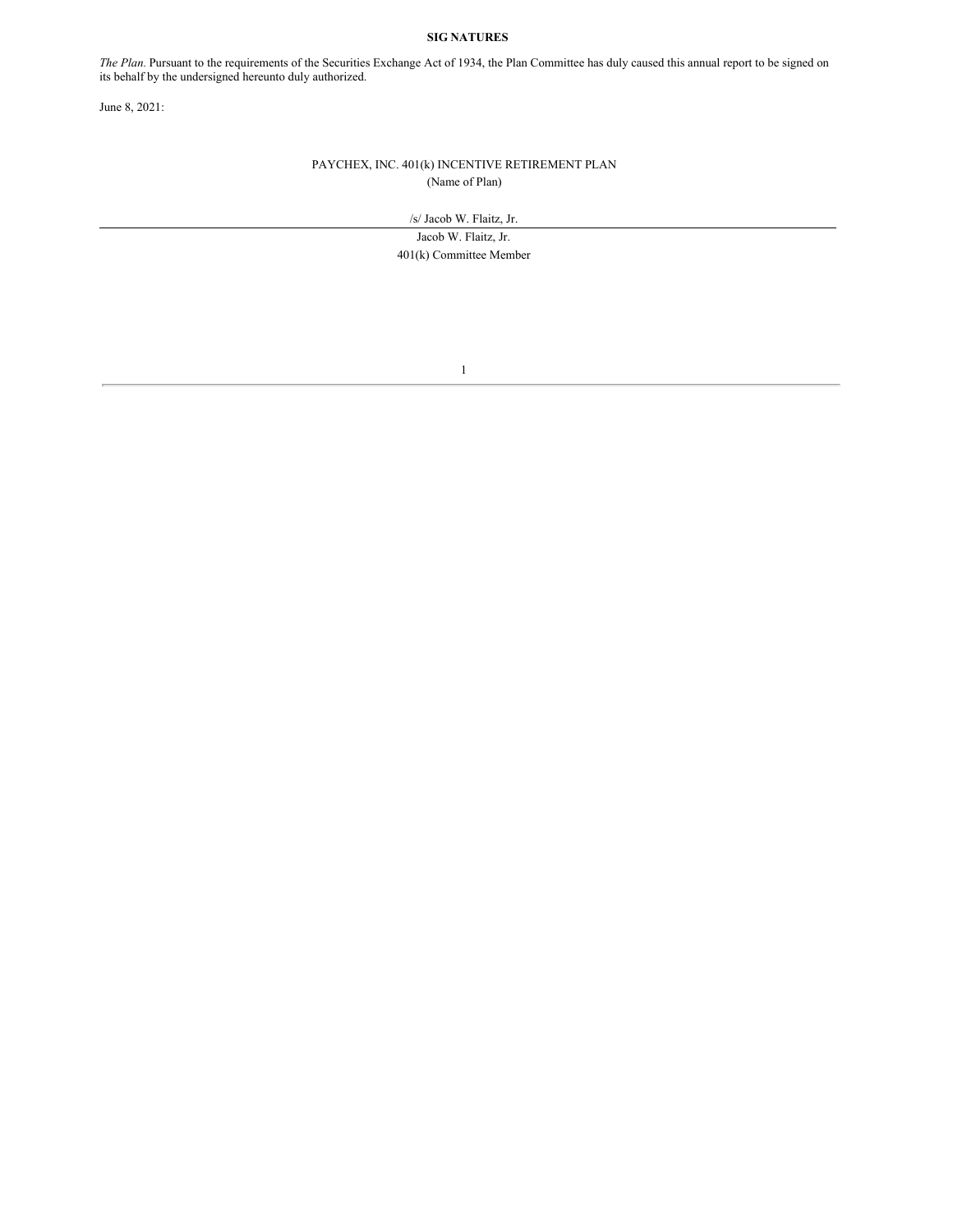<span id="page-3-0"></span>To the Paychex, Inc. 401(k) Incentive Retirement Plan Committee and Participants of the Paychex, Inc. 401(k) Incentive Retirement Plan

**Opinion on the Financial Statements**<br>We have audited the accompanying statements of net assets available for benefits of Paychex, Inc. 401(k) Incentive Retirement Plan (the Plan) as of December 31, 2020 and 2019, the related statements of changes in net assets available for benefits for the years then ended and the related notes to the financial statements. In our opinion, the financial statements present fairly, in all material respects, the net assets available for benefits of the Plan as of December 31, 2020 and 2019, and the changes in net assets available for benefits for the years then ended, in conformity with accounting principles generally accepted in the United States of America.

#### **Basis for Opinion**

These financial statements are the responsibility of the Plan's management. Our responsibility is to express an opinion on the Plan's financial statements based on our audits. We are a public accounting firm registered with the Public Company Accounting Oversight Board (United States) (PCAOB) and are required to be independent with respect to the Plan in accordance with U.S. federal securities laws and the applicable rules and regulations of the Securities and Exchange Commission and the PCAOB.

We conducted our audits in accordance with the standards of the PCAOB. Those standards require that we plan and perform the audits to obtain reasonable assurance about whether the financial statements are free of material it is not required to have, nor were we engaged to perform, an audit of its internal control over financial reporting. Our audits included consideration of internal control over financial reporting as a basis for designing expressing an opinion on the effectiveness of the Plan's internal control over financial reporting. Accordingly, we express no such opinion. Our audits included performing procedures to assess the risks of material misstat procedures that respond to those risks. Such procedures included examining, on a test basis, evidence regarding the amounts and disclosures in the financial statements. Our audits also included evaluating the accounting principles used and significant estimates made by management, as well as evaluating the overall presentation of the financial statements. We believe that our audits provide a reasonable basis for our opinion.

#### **Report on Supplemental Information**

The supplemental information in the accompanying schedule of assets (held at end of year) as ofDecember 31, 2020 has been subjected to audit procedures performed in conjunction with the audit of the Plan's financial statements. The supplemental information is presented for the purpose of additional analysis and is not a required part of the financial statements but includes supplemental information required by the Department of Labor's Rules and Regulations for Reporting and Disclosure under the Employee Retirement Income Security Act of 1974. The supplemental information is the responsibility of the Plan's management. Our audit procedures included determining whether the supplemental information reconciles to the financial statements or the underlying accounting and other records, as applicable, and performing procedures to test the completeness and accuracy of the information presented in the supplemental information. In forming our opinion on the supplemental information in the accompanying schedule, we evaluated whether the supplemental information, including its form and content, is presented in conformity with the Department of Labor's Rules and Regulations for Reporting and Disclosure under the Employee Retirement Income Security Act of 1974. In our opinion, the supplemental information in the accompanying schedule is fairly stated in all material respects in relation to the financial statements as a whole.

Respectfully Submitted,

/s/ Insero & Co. CPAs, LLP

Insero & Co. CPAs, LLP Certified Public Accountants

We have served as the Plan's auditor since the year ended December 31, 2013.

Rochester, New York June 8, 2021

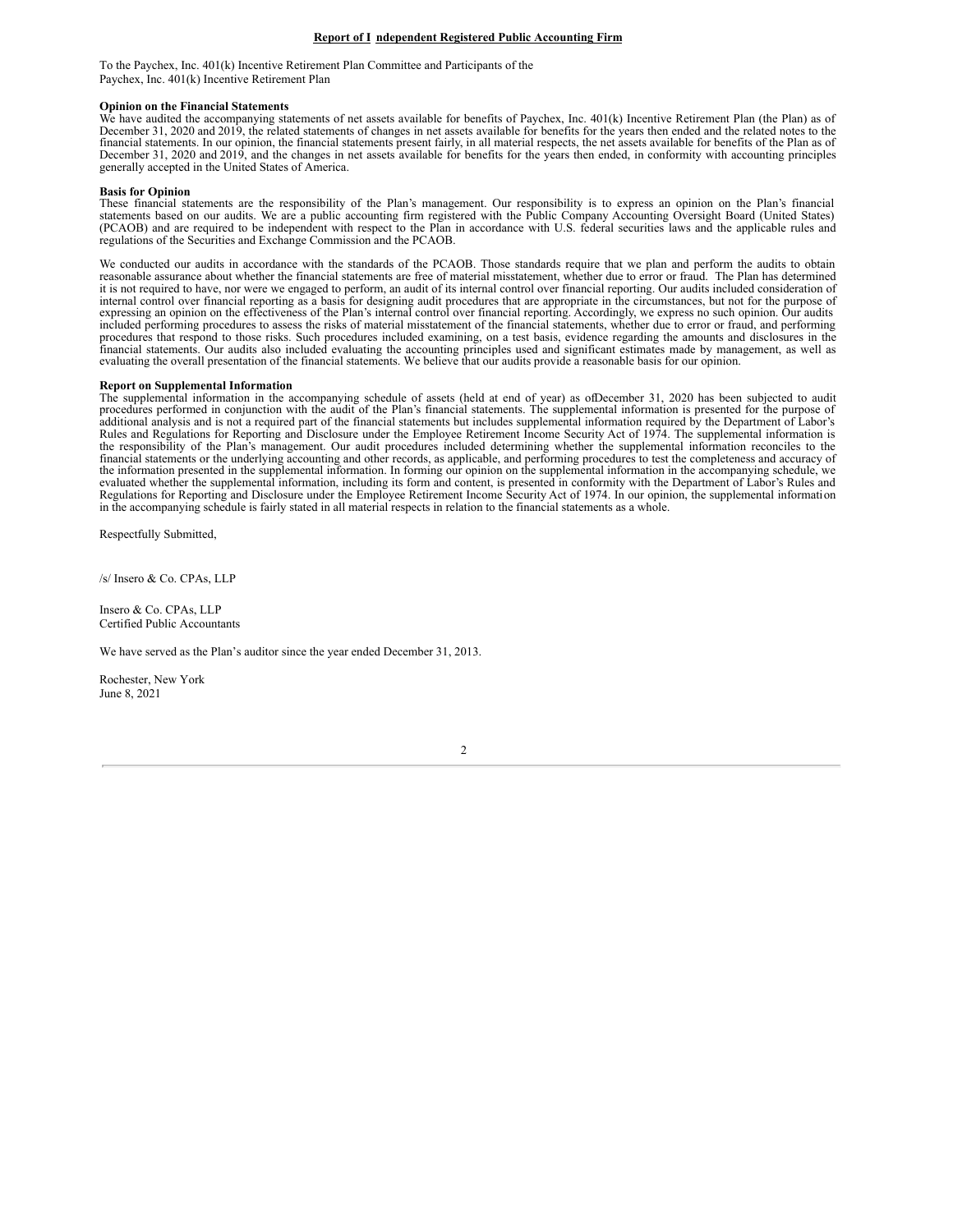#### <span id="page-4-0"></span>**PAYC HEX, INC. 401(k) INCENTIVE RETIREMENT PLAN STATEMENTS OF NET ASSETS AVAILABLE FOR BENEFITS** (In Thousands)

| As of December 31,                           | 2020            |              | 2019      |
|----------------------------------------------|-----------------|--------------|-----------|
| <b>Assets</b>                                |                 |              |           |
| Cash                                         | \$<br>4,570     | S            | 4,640     |
| Investments:                                 |                 |              |           |
| Paychex ESOP Stock Fund                      | 190,587         |              | 188,023   |
| American Funds EuroPacific Growth Fund       | 108,118         |              | 89,617    |
| ClearCourse Group Variable Annuity           | 6,731           |              | 6,242     |
| Columbia Short Term Bond Fund                | 18,915          |              | 18,110    |
| Fidelity Balanced Fund — Class K             | 75.982          |              | 61,447    |
| Fidelity Freedom 2005 - 2065 Funds - Class K | 419,035         |              | 310,138   |
| Fidelity Freedom Income Fund - Class K       | 2,937           |              | 2,637     |
| Fidelity Government Money Market Fund        | 66,082          |              | 53,521    |
| Fidelity International Index Fund            | 27,976          |              | 26,539    |
| Fidelity Total Market Index Fund             | 49.419          |              | 39,887    |
| Fidelity U.S. Bond Index Fund                | 99.841          |              | 84,443    |
| Fidelity 500 Index Fund                      | 173,564         |              | 124,677   |
| Glenmede Small-Cap Equity Portfolio Fund     | 34,270          |              | 32,751    |
| Harbor Capital Appreciation Fund             | 193,409         |              | 135,453   |
| Invesco Growth and Income Fund               | 44,079          |              | 55,431    |
| MFS Midcap Value Fund                        | 65,682          |              | 74,494    |
| Vanguard S&P Mid-Cap 400 Index Fund          | 55,790          |              | 48,186    |
| Vanguard S&P Small-Cap 600 Index Fund        | 41,377          |              | 40,644    |
| Total investments                            | 1,673,794       |              | 1,392,240 |
|                                              |                 |              |           |
| Notes receivable from participants           | 22.985          |              | 24,972    |
| Net assets available for benefits            | \$<br>1,701,349 | <sup>S</sup> | 1,421,852 |

See accompanying notes to financial statements.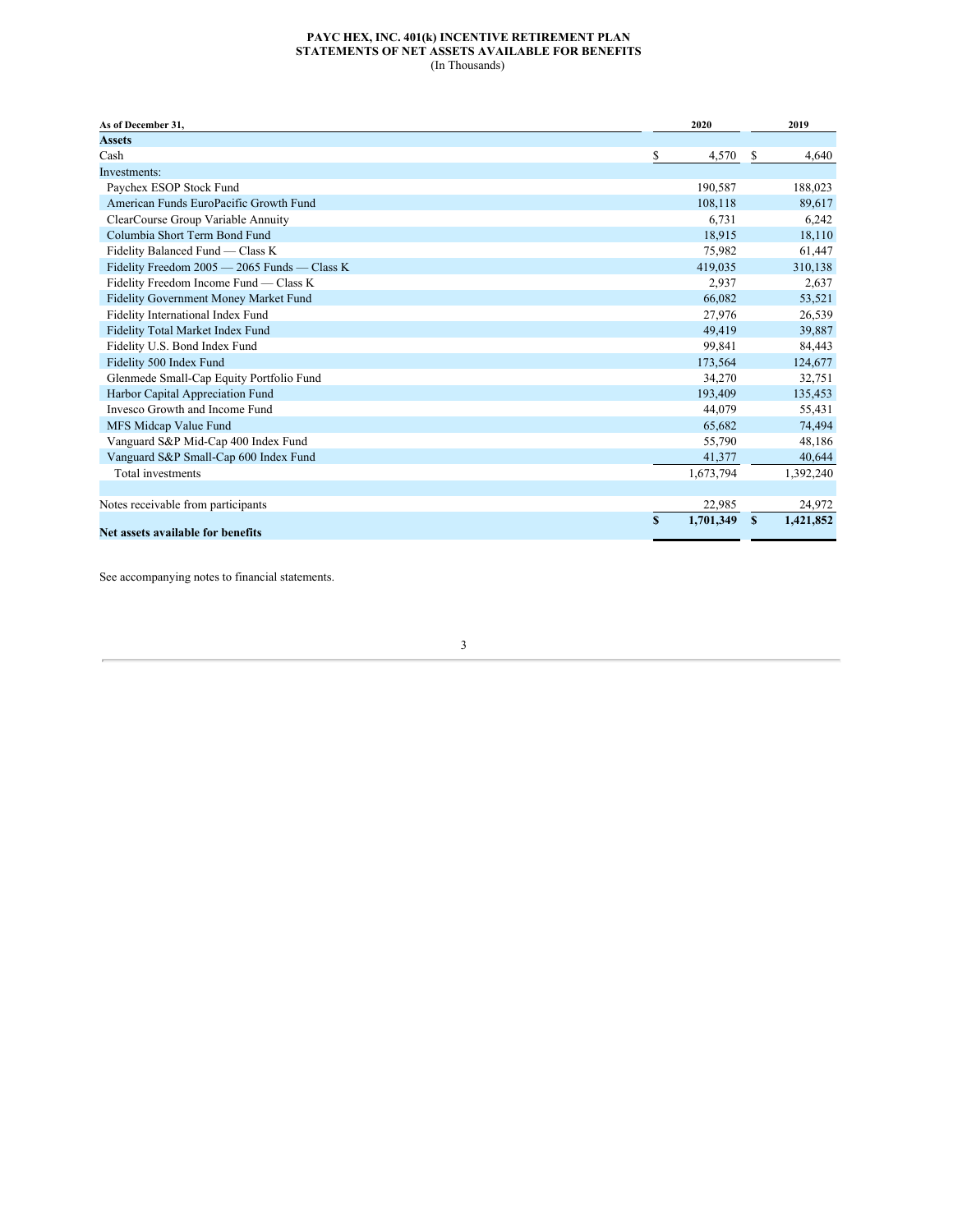#### <span id="page-5-0"></span>**PAYC HEX, INC. 401(k) INCENTIVE RETIREMENT PLAN STATEMENTS OF CHANGES IN NET ASSETS AVAILABLE FOR BENEFITS** (In Thousands)

**Year ended December 31, 2020 2019 Contributions:** Participant  $\frac{1}{2}$  84,633 \$ 74,511 Participant rollovers 11,002 11,275<br>
Employer, net of forfeitures 18,465 28,604 Employer, net of forfeitures 18,465 **Total contributions 114,100 114,390 Investment income:** Dividends and interest income 64,278 55,723 55,723 Net realized and unrealized appreciation in fair value of investments 182,849 223,279 223,279 279,002 **Total investment income 247,127 279,002** Interest income on notes receivable from participants 1,320 1,320 1,320 Benefits paid to participants (126,049) (94,173) **Change in net assets available for benefits before transfers** 236,604 300,539 Transfers from other qualified plans 42,893 **Change** in net assets available for benefits **279,497 279,497 279,497 300,539** Net assets available for benefits at beginning of year 1,421,852 1,121,313 1,121,313 **Net assets available for benefits at end of year \$ 1,701,349 \$ 1,421,852**

See accompanying notes to financial statements.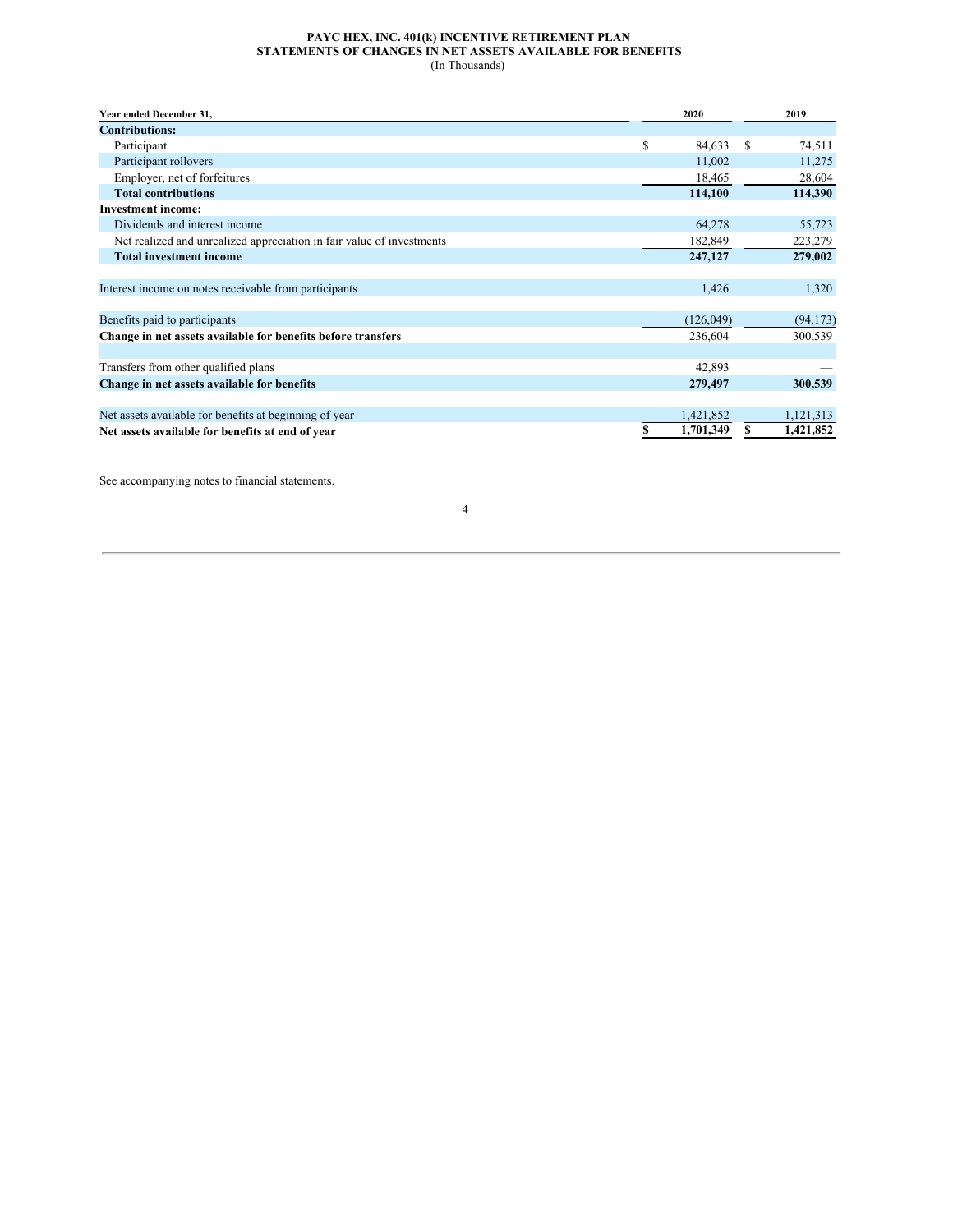#### <span id="page-6-0"></span>**PAYCH EX, INC. 401(k) INCENTIVE RETIREMENT PLAN NOTES TO FINANCIAL STATEMENTS December 31, 2020 and 2019**

#### **NOTE A. PLAN DESCRIPTION**

The following brief description of the Paychex, Inc. (the "Company" or "Paychex") 401(k) Incentive Retirement Plan (the "Plan") is provided for general information purposes only. More complete information regarding the Plan's provisions may be found in the Plan Document and Summary Plan Description.

*General***:** The Plan is a defined contribution plan qualified under Sections 401(a) of the Internal Revenue Code (the "Code"), which includes provisions under Section 401(k) allowing an eligible participant to direct the employer to contribute a portion of the participant's compensation to the Plan on a pre-tax and/or after-tax basis through payroll deductions. The Plan is subject to the provisions of the Employee Retirement Income Security Act of 1974, as amended ("ERISA"). The Plan was established on July 1, 1984 and restated or amended several times, the latest being in December 2020,to include legislative and other applicable regulatory developments, including safe harbor provisions, through December 2020, as well as make other changes and enhancements to the Plan.

The Plan operates in part as an employee stock ownership plan ("ESOP"), which is designed to comply with Section 4975(e) and the regulations under the Code. It is not currently intended that the Plan be a leveraged ESOP, although the Plan permits the ESOP to borrow money to purchase ESOP stock if the employer should so elect at some future date. As of December 31, 2020 and 2019, all shares of ESOP stock are allocated to participant accounts. Under this ESOP feature, participants are able to receive dividends on their shares of Paychex common stock in the form of cash or have them reinvested into the Paychex ESOP Stock Fund ("ESOP Fund").

*Plan Administration:* The Plan is administered by the Paychex, Inc. 401(k) Incentive Retirement Plan Committee (the "Plan Committee"), which is appointed by the Vice President of Human Resources and Organizational Development and approved by the Board of Directorsof Paychex. The Plan's trustee and record keeper is Fidelity Management Trust Company ("Fidelity"), who is also the trustee for the ESOP Fund. Fidelity was responsible for the custody and management of the Plan's assets for the periods noted.

*Plan Amendments:* The Plan was amended three times during 2020 to update its safe harbor status, clarify rules for hardship withdrawals, and to accommodate the transfer of certain assets and liabilities from an immaterial business acquisition. During 2019, the Plan was amended twice to reflect changes to hardship withdrawal rules and to accommodate the transfer of certain assets and liabilities from the Oasis Outsourcing Group Holdings, L.P. ("Oasis") Retirement Savings Plan (the "Oasis Plan").

*Plan Acquisitions:* In December 2018, the Company acquired Oasis and all of its operating subsidiaries. On January 1, 2020, approximately 1,300 participants of the Oasis Plan became participants in the Plan and on February 14, 2020, Oasis Plan assets were transferred to the Plan. Service time recognized under the Oasis Plan is recognized for employer match eligibility and vesting purposes under the Plan. The increase in net assets available for benefits resulting from participant reinvestments and loan transfers into the Plan were approximately \$40,589,000 and \$1,014,000, respectively. The Company also made an immaterial business acquisition in 2020. Certain plan assets and liabilities of the employee benefit plan offered by the acquired company were transferred to the Plan in June 2020. The increase in net assets available for benefits resulting from participant reinvestments into the Plan was approximately \$1,290,000.

*Eligible Employees:* All new employees of the Company and its participating subsidiaries are eligible to participate in the salary deferral portion of the Plan immediately. Employees must be employed for one year in which a minimum of 1,000 hours have been worked to be eligible to receive a Company matching contribution, when such matching contribution is in effect.

*Contributions:* Employees may contribute, on a pre-tax basis and/or on an after-tax basis, from 1% up to 50% of their compensation through payroll deductions in increments of 1%, subject to the limitations established by the Code. For the Roth 401(k), employees may only contribute on an after-tax basis, subject to these same limitations. The maximum allowable annual employee contribution to the Plan was \$19,500 and \$19,000 for calendar years ended December 31, 2020 and 2019, respectively. The Plan Committee may establish for any Plan year a contribution percentage limit for highly compensated employees that is less than 50%. Employees may also contribute amounts representing rollover distributions from other qualified defined benefit or defined contribution plans or individual retirement accounts.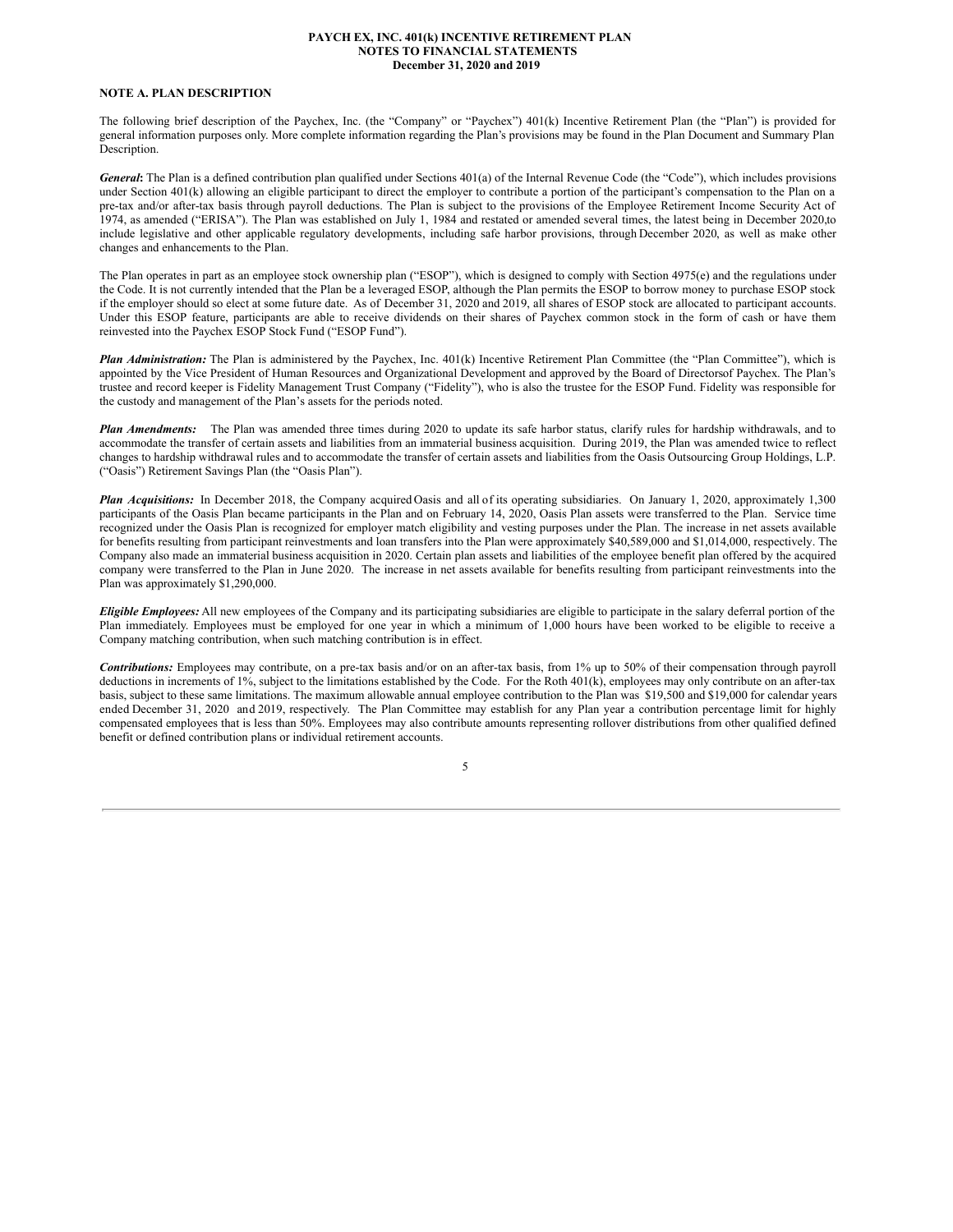The Company provides a matching contribution in the amount of 100% of the first 3% and 50% on the next 2%of eligible pay that an employee contributes to the Plan for a total matching contribution of 4%. The Company may also elect to make an additional discretionary contribution to the Plan, but has not done so for 2020 and 2019. In response to the effects of the novel coronavirus ("COVID-19") pandemic, the Company temporarily suspended its matching contribution effective July 31, 2020 through December 31, 2020. The Company's matching contribution was reinstated on January 1, 2021 at the percentages in effect at the time of the temporary suspension.

Additionally, participants who are age 50 or older by the end of the calendar year are also allowed to make an additional "catch-up" contribution on a pre-tax basis and/or on an after-tax basis. For the Roth 401(k), participants' "catch-up" contributions can only be made on an after-tax basis. This contribution was limited to \$6,500 in 2020 and \$6,000 in 2019. The "catch-up" contributions are included in the match calculation, when such matching contribution is in effect, if the employee's regular contribution is less than the allowable percentage of eligible pay.

*Vesting:* Participants are fully vested as to their elective contributions, rollover contributions, and company matching contributions, as well as any earnings or losses on them. Within the ESOP Fund, dividends received are fully vested, regardless of years of service.

*Participant Accounts:* The trustee maintains an account for each participant, including participant-directed allocations to each investment fund. Each participant's account is credited with the participant's contribution and allocations of any employer contribution and Plan earnings, less loans and withdrawals. The investments under the Plan are 100% participant-directed. Plan participants can fully diversify their portfolios by choosing from any or all investment fund choices in the Plan. Transfers in and out of investment funds, including the ESOP Fund, are not restricted, with the exception of certain restricted trading periods for individuals designated as insiders as specified in the Paychex Insider Trading Policy. The Company matching contributions follow the same fund elections as the employee compensation deferrals.

*Investment Options:* As of December 31, 2020, participants may direct contributions in the following investment options:

Paychex ESOP Stock Fund American Funds EuroPacific Growth Fund Columbia Short Term Bond Fund Fidelity Balanced Fund — Class K Fidelity Freedom 2005 — 2065 Funds — Class K Fidelity Freedom Income Fund — Class K Fidelity Government Money Market Fund Fidelity International Index Fund Fidelity Total Market Index Fund Fidelity U.S. Bond Index Fund Fidelity 500 Index Fund Glenmede Small-Cap Equity Portfolio Fund Harbor Capital Appreciation Fund Invesco Growth and Income Fund MFS Midcap Value Fund Vanguard S&P Mid-Cap 400 Index Fund Vanguard S&P Small-Cap 600 Index Fund

Participants may choose to change their investment option choices and how their contributions are allocated to each fund chosen at any time. The Plan Committee regularly reviews performance, fees, and other key indicators of all investment options and may enter or exit funds at its discretion with the exception of the ESOP Fund.

ClearCourse Group Variable Annuity ("ClearCourse") is an investment option that provides both guaranteed income at retirement with additional market growth opportunity based on the market performance of its underlying portfolio and it has no redemption restrictions. ClearCourse was frozen to new contributions and transfers into the fund in 2012.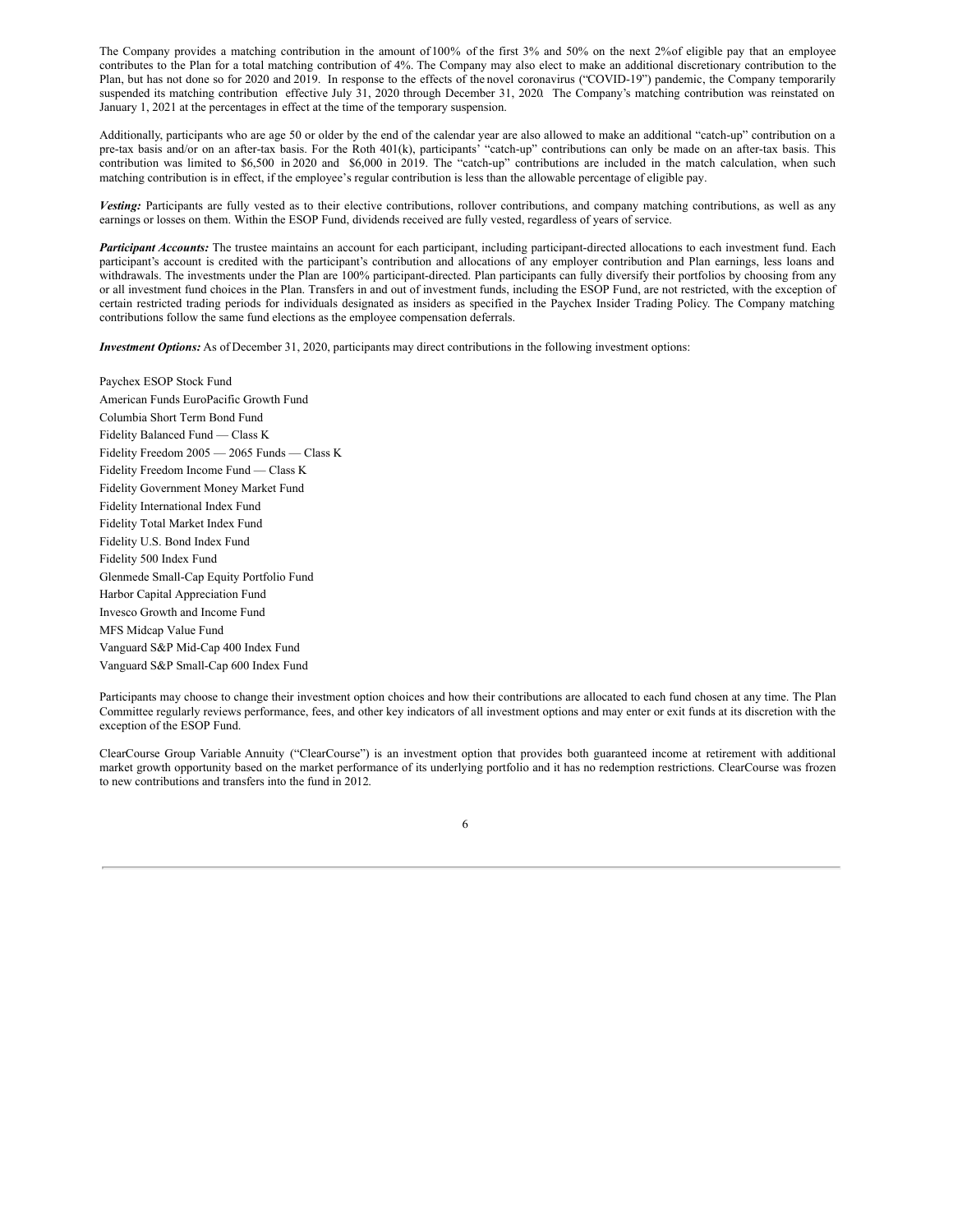*Forfeited Accounts:* Forfeited non-vested assets are used to reduce future employer contributions.N o forfeitures were used to reduce employer contributions in 2020. Approximately \$5,600 in forfeitures were used to reduce employer contributionsfor 2019. Forfeited balances not yet applied to reduce employer contributions as of December 31, 2020 and 2019 were not material to the financial statements.

*Participant Loans:* The Plan allows participants to borrow from a minimum of \$1,000 up to a maximum equal to the lesser of 50% of their vested account balance or \$50,000, reduced by the highest outstanding loan balance in the previous twelve months. Only one loan may be outstanding at any time. The rate of interest is the United States ("U.S.") prime lending rate plus 1% at the time the loan is disbursed. Payroll deductions are required to repay the principal and interest on the loan within four and one-half years, except for loans used for the purchase of a principal residence, which are required to be repaid within nine and one-half years. Participant loans are subject to a one-time, non-refundable loan origination fee of \$75, which is deducted from the participant's account.

*Withdrawals:* Withdrawals for financial hardship are permitted provided they are for a significant and immediate financial need, meet the applicable hardship criteria as outlined in the Code, and the distribution is necessary to satisfy that need. Before requesting a hardship withdrawal, participants must exhaust all other eligible withdrawal options available in the Plan. One hardship withdrawal may be taken each calendar year. For actively employed Plan participants, the Plan also allows for: partial withdrawals of vested balances at age 59'/2; withdrawals of rollover contributions made prior to April 15, 2002; and withdrawals of dividends on the participant's shares of Paychex common stock in the ESOP Fund in the form of cash, if desired.

Payment of Benefits: Upon separation from employment, at retirement, or reaching the age of  $59/2$ , a participant may elect to receive either a lumpsum amount equal to the value of the participant's vested interest in their account, or annual installments over a fixed period of time.

Participants in ClearCourse may elect to receive their vested interest as follows: full lifetime retirement income guarantee at the age of 65 or older; reduced lifetime retirement income guarantee between the ages of 55 and 64; and forfeiture of the lifetime retirement income guarantee prior to age 55.

Voting and Tender Offer Rights on ESOP Stock: Each participant in the ESOP Fund is entitled to exercise voting rights on shares held in their account and also direct the ESOP trustee to tender their shares of ESOP Stock if an offer is made to purchase such shares. If the participant does not vote or indicate their preference with respect to a tender offer, the trustee will vote the participant's shares and unallocated shares in the same proportion as the shares for which the trustee has received instructions.

*Plan Termination:* Although it has not expressed any intent to do so, the Company has the right under the Plan to permanently discontinue contributions at any time and to terminate the Plan subject to the provisions of ERISA. In the event of Plan termination, participants will become fully vested in their account balances.

# **NOTE B. SUMMARY OF SIGNIFICANT ACCOUNTING POLICIES**

**Basis of Accounting:** The financial statements of the Plan have been prepared on the accrual basis of accounting in accordance with U.S. generally accepted accounting principles ("GAAP").

*Use of Estimates:* The preparation of financial statements in conformity with GAAP requires the Plan Committee to make estimates, judgements and assumptions that affect the amounts reported in the financial statements and accompanying notes during the reporting period. Actual amounts and results could differ from these estimates.

*Investment Valuation and Income Recognition:*Investments are reported at fair value. Fair value is the price that would be received to sell an asset or paid to transfer a liability in an orderly transaction between market participants at the measurement date. See Note C, Fair Value Measurements, for further discussion of fair value measurements.

Purchases and sales of securities are recorded on a trade-date basis. Net realized gains or losses upon the sale of investments are based on their average cost. Dividends are recorded on the ex-dividend date. Interest income is recorded on the accrual basis.

*Contributions:* Contributions from the Company are accrued in accordance with the terms of the Plan. Participant contributions are recorded in the period the Company makes corresponding payroll deductions.

*Notes Receivable from Participants:* The principal amount of loans plus any unpaid accrued interest is reported as notes receivable from participants on the Statements of Net Assets Available for Benefits. Loans to participants have various maturity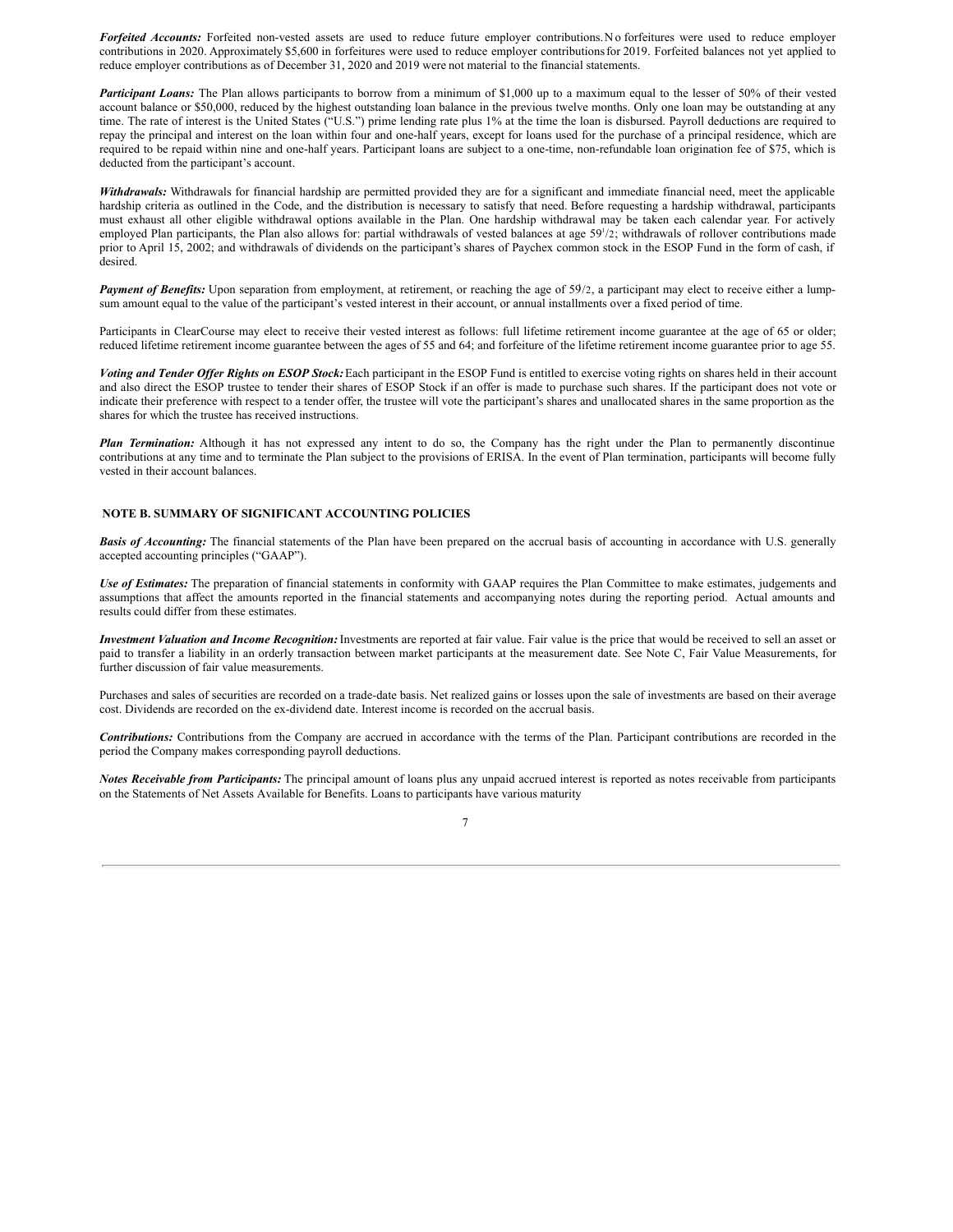dates between January 2021 and December 2034 and interest rates range from 4.25% to 8.0%. Interest earned is recorded on an accrual basis as interest income on notes receivable from participants in the Statements of Changes in Net Assets Available for Benefits.

#### *Payment of Benefits:* Benefits are recorded when paid.

*Administrative Expenses:* Costs related to administering the Plan may be paid by the Company or the Plan. The Company paid approximately \$326,000 and \$322,000 in 2020 and 2019, respectively, in administrative expenses.

*Recently Adopted Accounting Pronouncements:* I n January 2020, the Plan adopted Financial Accounting Standards Board ("FASB") Accounting Standards Update ("ASU") No. 2018-13, "Fair Value Measurement (Topic 820): Disclosure Framework – Changes to the Disclosure Requirements for Fair Value Measurement." ASU No. 2018-13 modifies the disclosure requirements in Topic 820, "Fair Value Measurement ." The adoption of this guidance did not have a material impact on the Plan's financial statements.

*Recently Issued Accounting Pronouncements:* Recent accounting pronouncements issued by the FASB (including technical corrections to the FASB's Accounting Standards Codification), and the American Institute of Certified Public Accountants did not, or are not, expected to have a material effect on the Plan's net assets available for benefits or changes in net assets available for benefits.

*Subsequent Events:* The Plan has evaluated subsequent events for potential recognition and/or disclosure through the date of issuance of these financial statements. The Company's matching contribution which was temporarily suspended from July 31, 2020 through December 31, 2020 was reinstated on January 1, 2021. No other significant subsequent events have occurred requiring adjustments to the financial statements or disclosures. Refer to the COVID-19 discussion that follows for the impacts of the COVID-19 pandemic on the Plan.

*COVID-19:* In March 2020, the World Health Organization classified the outbreak of COVID-19 as a pandemic, triggering volatility in financial markets and a significant negative impact on the global economy. As a result, investments held by the Plan experienced increased volatility in their fair value. Because the values of the Plan's individual investments have and will fluctuate in response to changing market conditions, the amount of losses that will be recognized in subsequent periods, if any, cannot be readily determined. The full impact of the COVID-19pandemic continues to evolve as of the date of this report and the Plan continues to evaluate the nature and extent of the impacts to its financial condition.

On March 27, 2020 the Coronavirus Aid, Relief, and Economic Security Act (the "CARES Act" or the "Act") was signed into law. The CARES Act allows retirement plan participants to have greater access to their savings if they are impacted by COVID-19, as defined in the Act. The Plan adopted these provisions which generally expired on or about December 31, 2020.

#### **NOTE C. FAIR VALUE MEASUREMENTS**

The carrying value of cash approximates its fair value due to the short maturity of this financial instrument. Notes receivable from participants are valued at the principal amount plus accrued interest, which approximates fair value. Mutual funds and Paychex common stock, which is the sole investment in the ESOP Fund, are stated at their approximate fair value based on quoted market prices in active markets. The Annuity Fund, ClearCourse, is valued by Genworth Life and Annuity Insurance Company using the quoted market price of the underlying investments less applicable ClearCourse asset charges. The underlying investments are in the Janus Henderson Balanced T Share Class Fund.

The accounting standards related to fair value measurements include a hierarchy for information and valuations used in measuring fair value that is broken down into three levels based on reliability, as follows:

- Level 1 valuations are based on quoted prices in active markets for identical instruments that the Plan has the ability to access.
- Level 2 valuations are based on quoted prices for similar, but not identical, instruments in active markets; quoted prices for identical or similar instruments in markets that are not active; or other significant observable inputs besides quoted prices.
- Level 3 valuations are based on information that is unobservable and significant to the overall fair value measurement.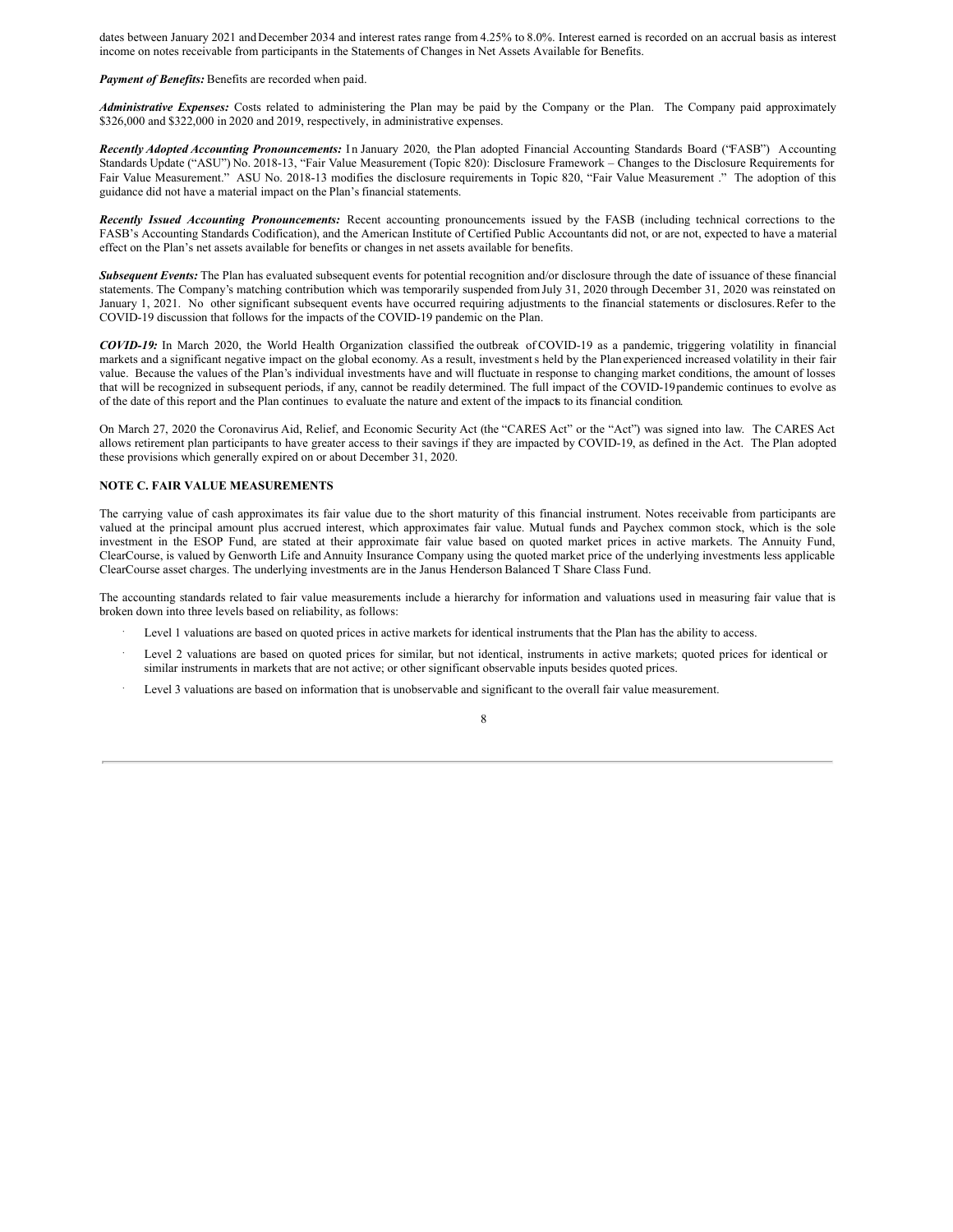The preceding methods described may produce a fair value calculation that may not be indicative of net realizable value or reflective of future fair values. Furthermore, although the Plan believes its valuation methods are appropriate and consistent with other market participants, the use of different methodologies or assumptions to determine the fair value of certain financial instruments could result in a different fair value measurement at the reporting date.

The Plan's financial assets measured at fair value on a recurring basiswere as follows:

|                      |   | <b>December 31, 2020</b> |        |                          |  |             |   |              |
|----------------------|---|--------------------------|--------|--------------------------|--|-------------|---|--------------|
|                      |   |                          | Ouoted |                          |  | Significant |   |              |
|                      |   |                          |        | prices in                |  | other       |   | Significant  |
|                      |   | Carrying                 |        | active                   |  | observable  |   | unobservable |
|                      |   | value                    |        | markets                  |  | inputs      |   | inputs       |
| In Thousands         |   | (Fair value)             |        | (Level 1)                |  | (Level 2)   |   | (Level 3)    |
| Mutual funds         | ъ | 1,476,476                |        | 1,476,476                |  |             | Œ |              |
| Paychex common stock |   | 190,587                  |        | 190.587                  |  | ___         |   |              |
| Annuity fund         |   | 6,731                    |        | $\overline{\phantom{m}}$ |  | 6,731       |   | _            |

|                      |   | December 31, 2019 |  |           |  |             |   |              |
|----------------------|---|-------------------|--|-----------|--|-------------|---|--------------|
|                      |   |                   |  | Ouoted    |  | Significant |   |              |
|                      |   |                   |  | prices in |  | other       |   | Significant  |
|                      |   | Carrying          |  | active    |  | observable  |   | unobservable |
|                      |   | value             |  | markets   |  | inputs      |   | inputs       |
| <b>In Thousands</b>  |   | (Fair value)      |  | (Level 1) |  | (Level 2)   |   | (Level 3)    |
| Mutual funds         | S | 1,197,975         |  | 1,197,975 |  |             | D |              |
| Paychex common stock |   | 188,023           |  | 188,023   |  | __          |   | __           |
| Annuity fund         |   | 6.242             |  | _         |  | 6.242       |   | _            |

#### **NOTE D. RISKS AND UNCERTAINTIES**

The Plan provides certain investments that are exposed to various risks, such as interest rate risk, credit risk, and market volatility risk. The Plan attempts to limit these risks by authorizing and offering participants a broad range of investment options that are invested in high quality securities or are offered and administered by reputable and known investment and insurance companies. Due to the level of risk associated with certain investment securities, it is reasonably possible that changes in values of investment securities will occur in the near term, and such changes could materially affect the amounts reported in the Statements of Net Assets Available for Benefits and of the Statements of Changes in Net Assets Available for Benefits.

The Plan's exposure to a concentration of risk is limited by the diversification of investments across  $\mathfrak D$  participant-directed fund elections. Additionally, the investments within each participant-directed fund election are further diversified into varied financial instruments, with the exception of the ESOP Fund, which invests in a single security and cash.

#### **NOTE E. RELATED PARTY TRANSACTIONS**

The Plan's holdings of Paychex common stock qualify as party-in-interest transactions. As ofDecember 31, 2020, the Plan held 2,045,363 shares of Paychex common stock at a fair market value of \$190,586,924. As of December 31, 2019, the Plan held 2,210,479 shares of Paychex common stock at a fair market value of \$188,023,344.

Certain Plan investments are managed by Fidelity. Fidelity serves as trustee, recordkeeper, and custodian of the Plan and, therefore, transactions involving these investments qualify as party-in-interest transactions. The Plan allows participants to borrow from their vested account balance and notes receivable from participants qualify as party-in-interest transactions. Costs related to administering the Plan are generally paid by the Company. Refer to Note B, Summary of Significant Accounting Policies, for additional information.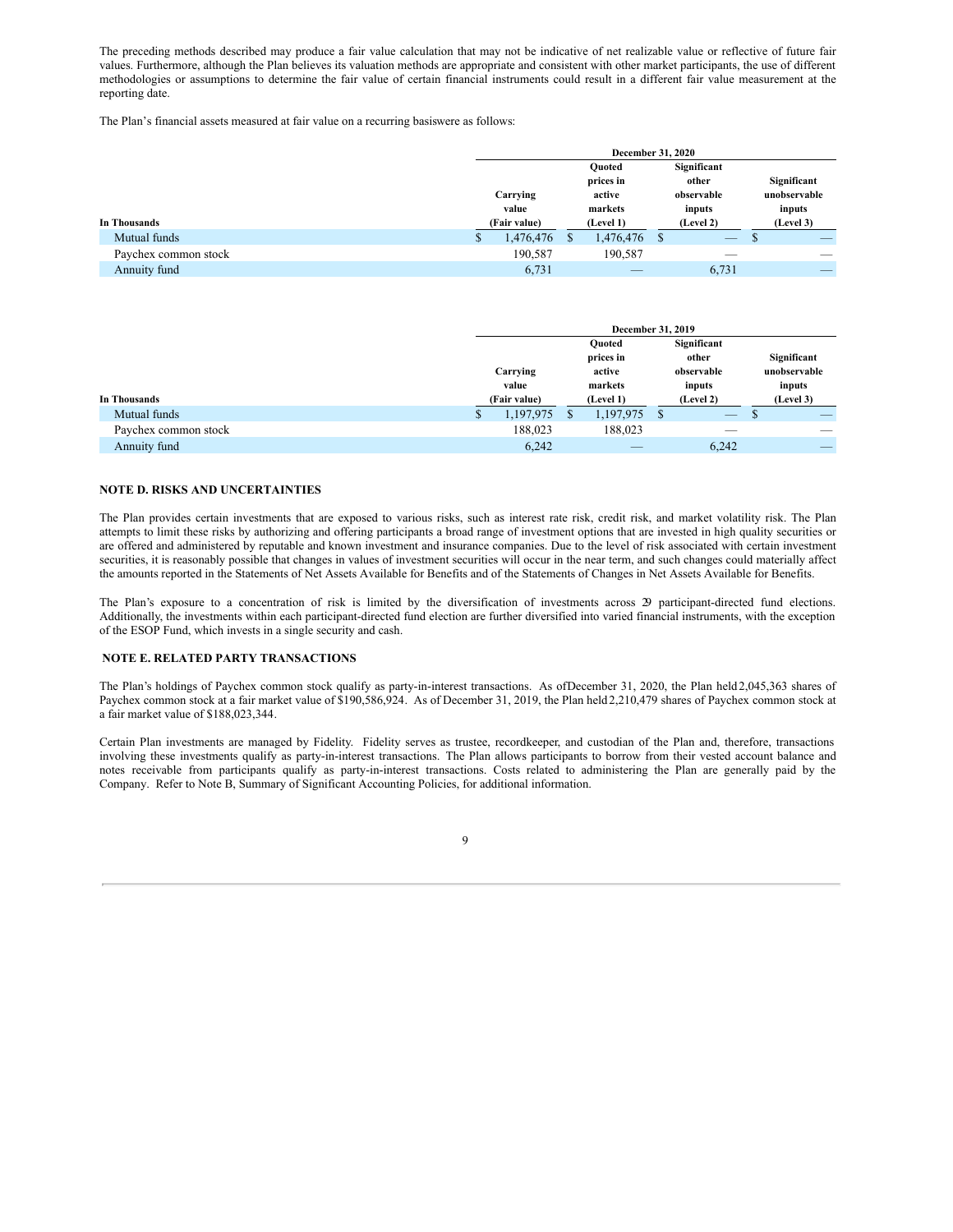#### **NOTE F. TAX STATUS**

The Plan received a determination letter from the Internal Revenue Service ("IRS") datedDecember 1, 2017, stating that the Plan, and amendments through January 16, 2017, is qualified under Section 401(a) and Section 4975(e) of the Code and, therefore, the related trust is exempt from taxation. Once qualified, the Plan is required to operate in conformity with the Code to maintain its qualification. The Plan Committee believes the Plan is being operated in compliance with the applicable requirements of the Code and, therefore, believes that the Plan, as amended, is qualified and the related trust is tax exempt.

The preparation of financial statements in conformity with U.S. GAAP requires the Plan Committee to evaluate tax positions taken by the Plan and recognize a tax liability (or asset) if the Plan has taken an uncertain position that more likely than not would not be sustained upon examination by the IRS. The Plan Committee has analyzed the tax positions taken by the Plan, and has concluded that as ofDecember 31, 2020, there are no uncertain positions taken or expected to be taken that would require recognition of a liability (or asset) or disclosure in the financial statements. Therefore, the Plan has recognized no interest or penalties related to uncertain tax positions. The Plan is subject to routine audits by taxing jurisdictions; however, there are currently no audits for any tax periods in progress.

### **NOTE G. RECONCILIATION OF FINANCIAL STATEMENTS TO IRS FORM 5500**

The following is a reconciliation between the net assets available for benefits as reported in the financial statements to the net assets available for benefits as reported in IRS Form 5500 as of:

|                                                          |           | December 31. |           |  |  |
|----------------------------------------------------------|-----------|--------------|-----------|--|--|
| In Thousands                                             | 2020      |              | 2019      |  |  |
| Net assets available for benefits – financial statements | 1.701.349 |              | 1.421.852 |  |  |
| Less: deemed distributions – defaulted loans             |           |              | 118       |  |  |
| Net assets available for benefits – IRS Form 5500        | 1.701.174 |              | 1.421.734 |  |  |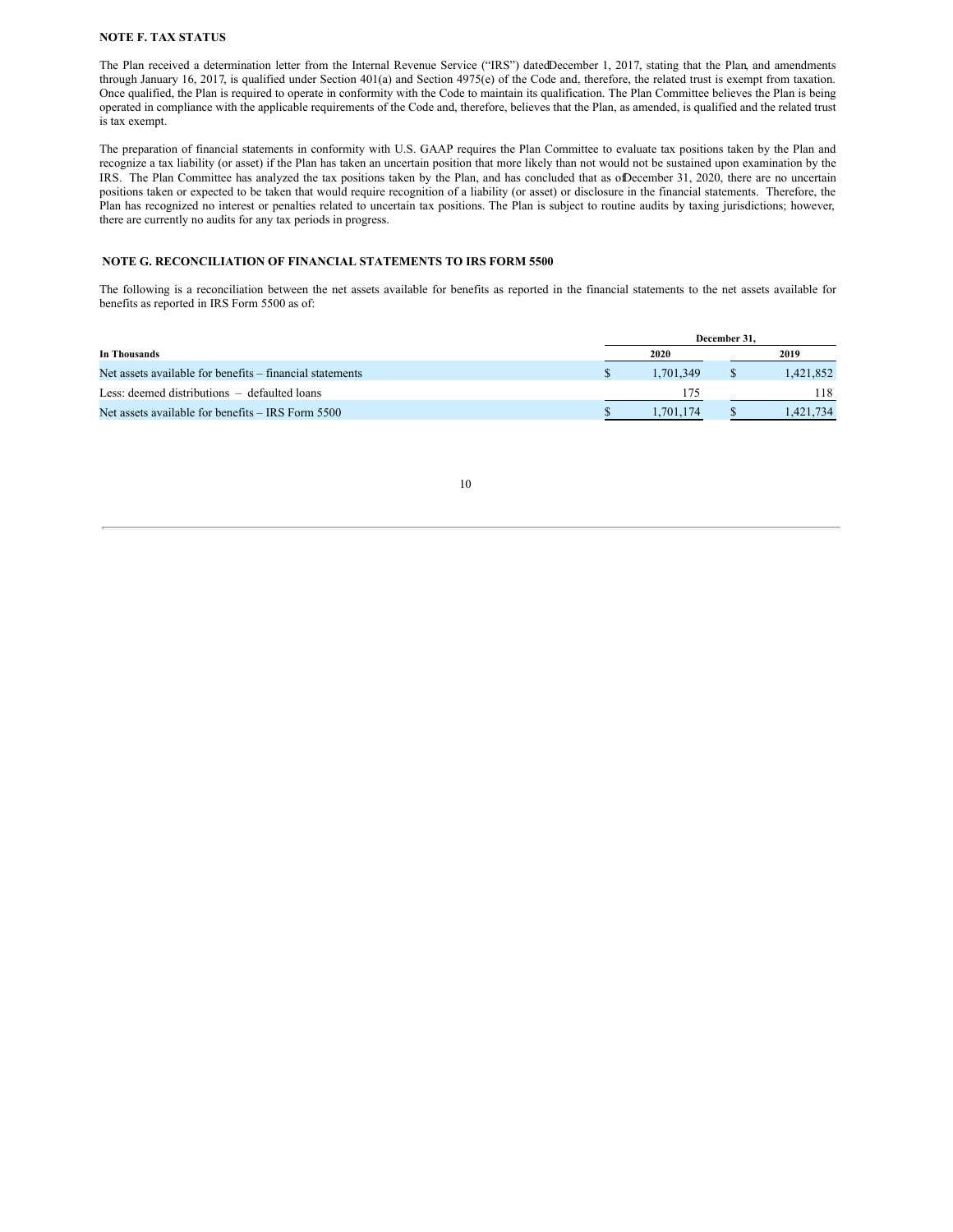#### <span id="page-12-0"></span>**SCHE DULE OF ASSETS (HELD AT END OF YEAR) (SCHEDULE H, LINE 4i – FORM 5500) PAYCHEX, INC. 401(k) INCENTIVE RETIREMENT PLAN EIN-16-1124166 PLAN 001 December 31, 2020** (Dollars, Units, and Shares in Thousands)

| Identity of<br>Party<br>Involved | Description of Investment Including Maturity<br>Date, Rate of Interest, Collateral, Par or<br>Maturity Value | Units/<br><b>Shares</b> |              | Current<br>Value |
|----------------------------------|--------------------------------------------------------------------------------------------------------------|-------------------------|--------------|------------------|
| Fidelity*                        | Cash                                                                                                         | <u>—</u>                | $\mathbb{S}$ | 4,570            |
| Fidelity*                        | Paychex, Inc. Common Stock                                                                                   | 2,045                   |              | 190,587          |
| Fidelity*                        | American Funds EuroPacific Growth Fund                                                                       | 1,560                   |              | 108,118          |
| Fidelity*                        | ClearCourse Group Variable Annuity                                                                           | 289                     |              | 6,731            |
| Fidelity*                        | Columbia Short Term Bond Fund                                                                                | 1,875                   |              | 18,915           |
| Fidelity*                        | Fidelity Balanced Fund - Class K                                                                             | 2,688                   |              | 75,982           |
| Fidelity*                        | Fidelity Freedom 2005 Fund - Class K                                                                         | 174                     |              | 2,264            |
| Fidelity*                        | Fidelity Freedom 2010 Fund - Class K                                                                         | 136                     |              | 2,222            |
| Fidelity*                        | Fidelity Freedom 2015 Fund - Class K                                                                         | 347                     |              | 4,676            |
| Fidelity*                        | Fidelity Freedom 2020 Fund - Class K                                                                         | 1,171                   |              | 20,063           |
| Fidelity*                        | Fidelity Freedom 2025 Fund - Class K                                                                         | 2,515                   |              | 38,787           |
| Fidelity*                        | Fidelity Freedom 2030 Fund - Class K                                                                         | 2,960                   |              | 57,001           |
| Fidelity*                        | Fidelity Freedom 2035 Fund - Class K                                                                         | 3,483                   |              | 57,639           |
| Fidelity*                        | Fidelity Freedom 2040 Fund - Class K                                                                         | 5,875                   |              | 69,029           |
| Fidelity*                        | Fidelity Freedom 2045 Fund — Class K                                                                         | 4,916                   |              | 66,025           |
| Fidelity*                        | Fidelity Freedom 2050 Fund - Class K                                                                         | 4,361                   |              | 59,046           |
| Fidelity*                        | Fidelity Freedom 2055 Fund - Class K                                                                         | 2,001                   |              | 31,133           |
| Fidelity*                        | Fidelity Freedom 2060 Fund — Class K                                                                         | 758                     |              | 10,672           |
| Fidelity*                        | Fidelity Freedom 2065 Fund — Class K                                                                         | 39                      |              | 478              |
| Fidelity*                        | Fidelity Freedom Income Fund - Class K                                                                       | 241                     |              | 2,937            |
| Fidelity*                        | Fidelity Government Money Market Fund                                                                        | 66,082                  |              | 66,082           |
| Fidelity*                        | Fidelity International Index Fund                                                                            | 613                     |              | 27,976           |
| Fidelity*                        | Fidelity Total Market Index Fund                                                                             | 459                     |              | 49,419           |
| Fidelity*                        | Fidelity U.S. Bond Index Fund                                                                                | 8,019                   |              | 99,841           |
| Fidelity*                        | Fidelity 500 Index Fund                                                                                      | 1,333                   |              | 173,564          |
| Fidelity*                        | Glenmede Small-Cap Equity Portfolio Fund                                                                     | 1,085                   |              | 34,270           |
| Fidelity*                        | Harbor Capital Appreciation Fund                                                                             | 1,856                   |              | 193,409          |
| Fidelity*                        | Invesco Growth and Income Fund                                                                               | 1,907                   |              | 44,079           |
| Fidelity*                        | MFS Midcap Value Fund                                                                                        | 2,502                   |              | 65,682           |
| Fidelity*                        | Vanguard S&P Mid-Cap 400 Index Fund                                                                          | 180                     |              | 55,790           |
| Fidelity*                        | Vanguard S&P Small-Cap 600 Index Fund                                                                        | 123                     |              | 41,377           |
| Participants *                   | Participant loans **                                                                                         |                         |              | 22,985           |
|                                  |                                                                                                              |                         | $\mathbb{S}$ | 1,701,349        |

\* Represents party-in-interest

\*\* Loans to participants have various maturity dates between January 2021 and December 2034 (interest at 4.25% to 8.0%).